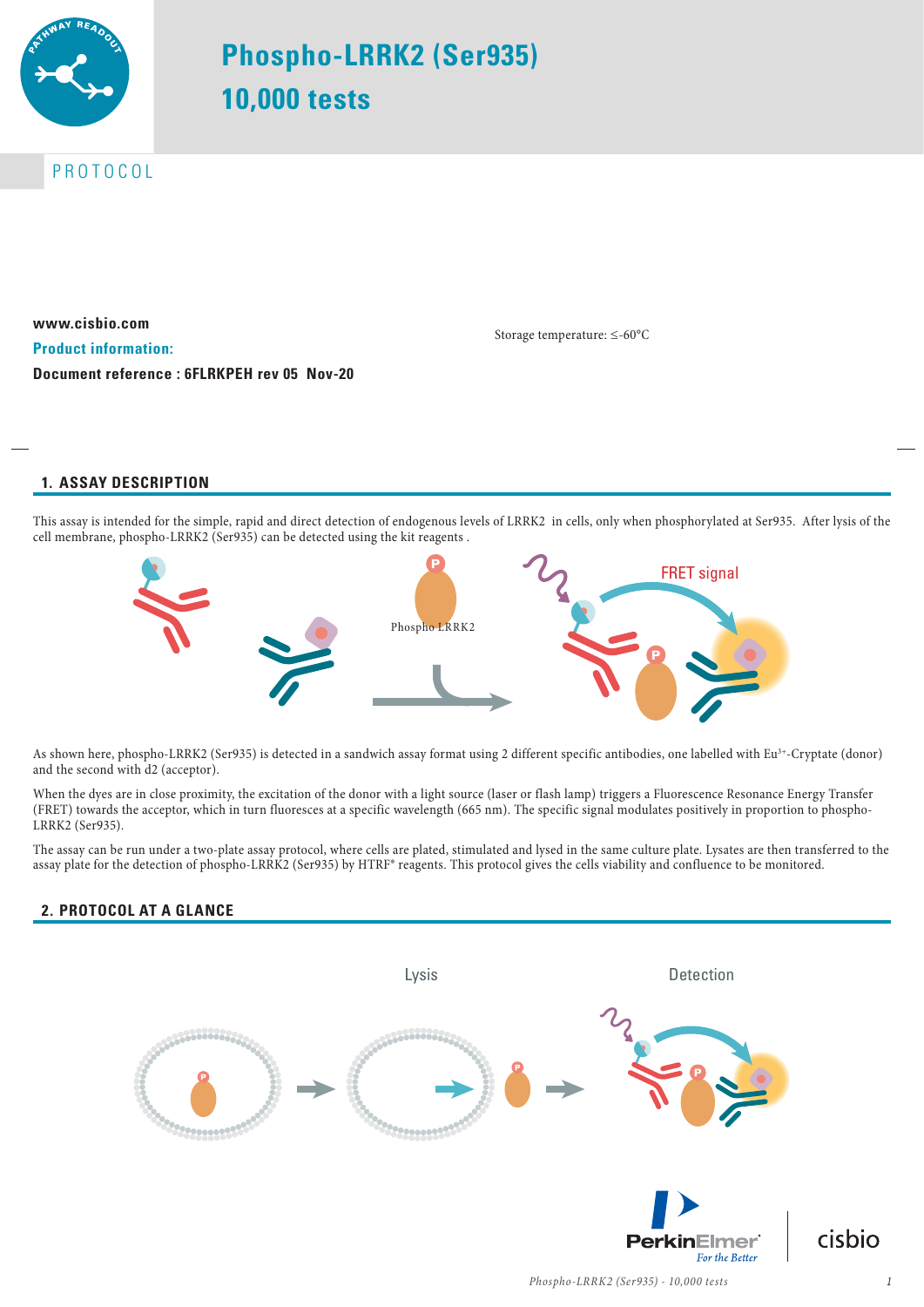→ Two-plate assay protocol (FOR ADHERENT CELLS)



\* Depending on cell lines used, volume of lysis should be optimized, it can also be necessary to dilute the cell lysate to ensure samples are within the assay linear range.

**6-well plate 384-well white plate SV**

*Technical support team can help you to set-up this protocol, please contact us at www.cisbio.com/drug-discovery/contact-us.*

## **3. HTRF® REAGENTS**

|                                            |            | Nb of vials    | Volume<br>per vial | Storage      |
|--------------------------------------------|------------|----------------|--------------------|--------------|
| Phospho LRRK2 Cryptate antibody            | red cap    | $\mathbf{1}$   | 1 mL               | $\leq$ -16°C |
| Phospho LRRK2 d2 antibody                  | blue cap   | $\mathbf{1}$   | $1$ mL             | $\leq$ -16°C |
| Control lysate<br>(ready-to-use)           | green cap  | $\overline{2}$ | $150 \mu L$        | $≤-60$ °C    |
| Blocking reagent*<br>(stock solution 100X) | purple cap | 3              | $2 \text{ mL}$     | $\leq$ -16°C |
| Lysis buffer* #4<br>(stock solution 4X)    | white cap  | $\mathbf{1}$   | 130 mL             | $\leq$ -16°C |
| detection buffer<br>(ready-to-use)         | red cap    | 1              | $50$ mL            | $\leq$ -16°C |

## **4. STORAGE STABILITY**

.

Antibodies, control lysate and buffers should be stored frozen until use.

Thawed lysis buffer, detection buffer and blocking reagent can be stored at 2-8°C in your premises.

Thawed antibodies are stable 48 hours at 2-8°C; they can be refrozen (at  $\leq$ -16°C) and thawed at least one more time.

Control lysate must be stored frozen at ≤-60°C. Thawed control lysate can be refrozen (at ≤-60°C) and thawed one more time.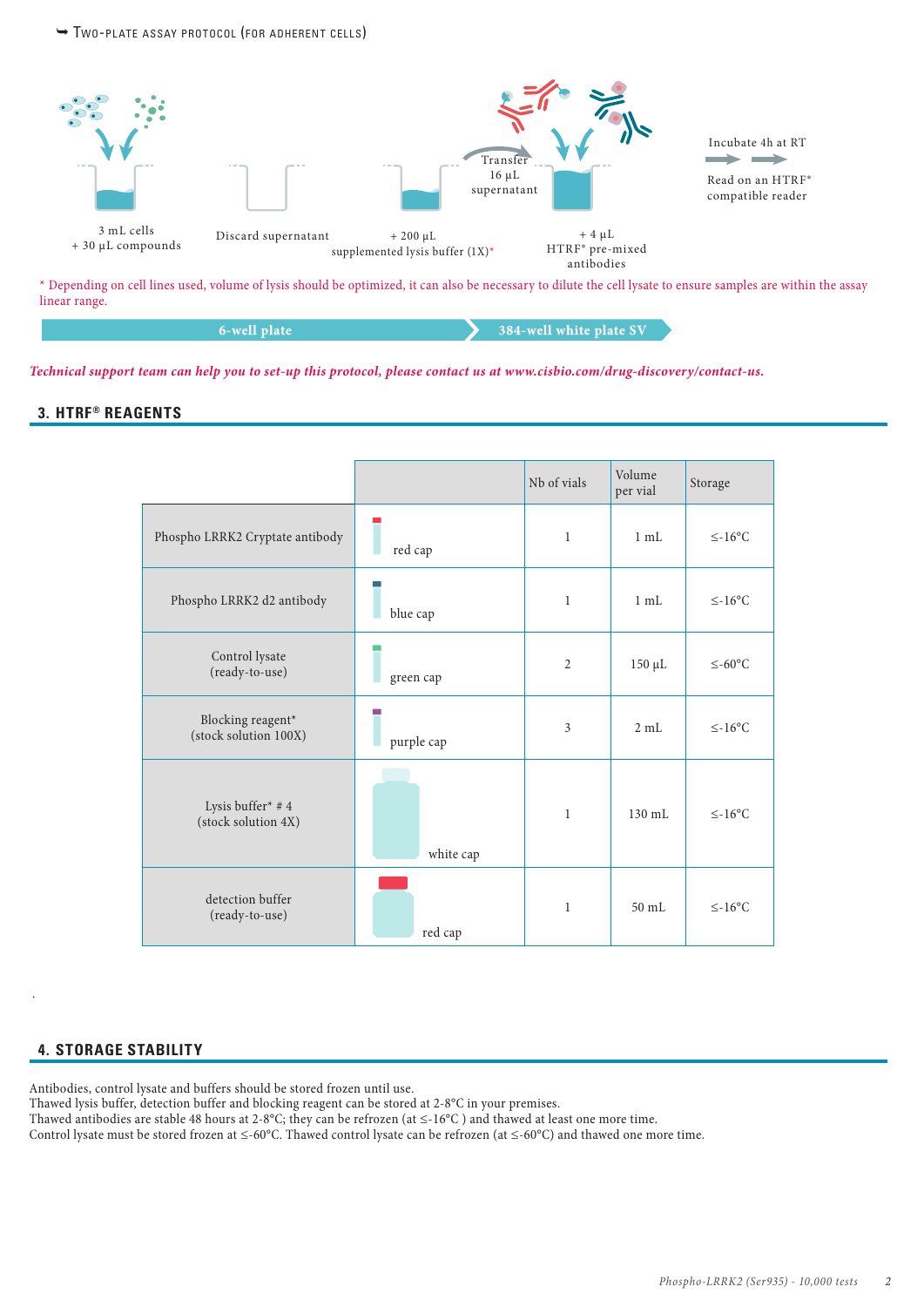# **5. REAGENT PREPARATION**

#### Allow all reagents to thaw before use.

We recommend centrifuging the vials gently after thawing, before pipeting the stock solutions. Prepare the working solutions from stock solutions by following the instructions below.

#### **5.1. Control lysate solution: ready-to-use**

The control cell lysate is only provided as an internal assay control to check the quality of the results obtained. The window between control lysate and negative control should be greater than 2.

#### **5.2. Preparation of antibody working solutions**

HTRF® reagent concentrations have been set for optimal assay performances. Note that any dilution or improper use of the d2 and Cryptate-antibodies will impair the assay's quality.

Antibody working solutions are stable for 2 days at 4°C. Dilute the antibodies with detection buffer. In practice:



#### **5.3. Preparation of supplemented lysis buffer**

Make sure that the lysate has been generated by using the kit reagents.

**Prepare the required amount of supplemented lysis buffer before running the assay, working solutions are stable for 2 days at 2-8°C.**

→ SUPPLEMENTED LYSIS BUFFER 1X FOR TWO-PLATE ASSAY PROTOCOL ON ADHERENT CELLS

Determine the amount of supplemented lysis buffer needed for the experiment. Each well requires generally 200 µL of supplemented lysis buffer. Prepare a lysis buffer solution 1X and then dilute the blocking reagent stock solution 100-fold with this lysis buffer 1X. In practice:

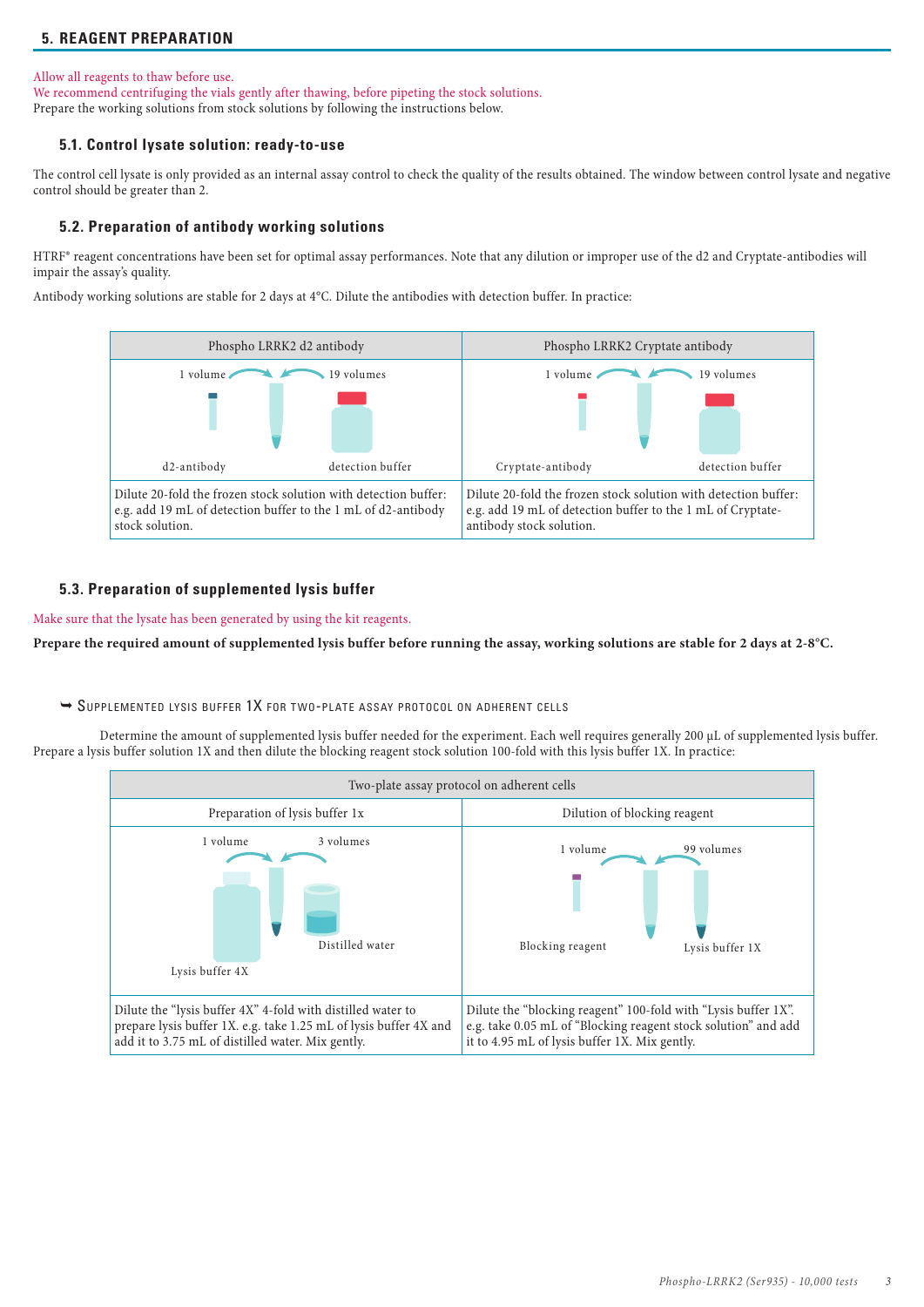# **6. TWO-PLATE ASSAY PROTOCOL**

|                | For adherent cells                                                                                                                                                                                                                                                                                                                                                                                                                                                                                                        |                                                                  |  |
|----------------|---------------------------------------------------------------------------------------------------------------------------------------------------------------------------------------------------------------------------------------------------------------------------------------------------------------------------------------------------------------------------------------------------------------------------------------------------------------------------------------------------------------------------|------------------------------------------------------------------|--|
|                | GENERAL LAB WORK PRIOR USING CISBIO KIT: CELLS PREPARATION                                                                                                                                                                                                                                                                                                                                                                                                                                                                |                                                                  |  |
| $\mathbf{1}$   | Plate 3 mL of cells in 96-well tissue-culture treated plate in appropriate growth medium and incubate<br>overnight, at 37°C in CO2 atmosphere.                                                                                                                                                                                                                                                                                                                                                                            |                                                                  |  |
|                | Cell seeding densities of 2,000,000 cells/well are generally sufficient for most cell lines, but optimization of<br>cell seeding densities is recommended.<br>Depending on receptor a starving step with serum-free medium could be essential.                                                                                                                                                                                                                                                                            | 6-well culture plate                                             |  |
|                | Dispense 30 µL of compounds (100X) diluted in cell culture serum-free medium                                                                                                                                                                                                                                                                                                                                                                                                                                              |                                                                  |  |
| $\overline{2}$ | For most compound, incubation time is between 10 and 30 minutes at 37°C.<br>We recommend a time course study to determine the optimal stimulation time.                                                                                                                                                                                                                                                                                                                                                                   | 6-well culture plate                                             |  |
| 3              | Remove carefully cell supernatant either by aspirating supernatant.                                                                                                                                                                                                                                                                                                                                                                                                                                                       | Discard supernatant (for adherent cells)<br>6-well culture plate |  |
|                | PHOSPHO LRRK2 DETECTION USING CISBIO KIT                                                                                                                                                                                                                                                                                                                                                                                                                                                                                  |                                                                  |  |
|                | Immediately add 200 µL of supplemented lysis buffer (1X) and incubate for at least 30 minutes at room<br>temperature under shaking.                                                                                                                                                                                                                                                                                                                                                                                       |                                                                  |  |
| $\overline{4}$ | Use the appropriate supplemented lysis buffer and incubate at room temperature with shaking.<br>We recommend a time course study to determine the optimal lysis incubation time.                                                                                                                                                                                                                                                                                                                                          | 6-well culture plate                                             |  |
|                | After homogenization by pipeting up and down, transfer 16 $\mu$ L of cell lysate from the 96-well cell-culture<br>plate to a 384-well small volume white plate.                                                                                                                                                                                                                                                                                                                                                           |                                                                  |  |
| 5              | Depending on cell lines used, it can be necessary to dilute the cell lysate to ensure samples are within the<br>assay linear range                                                                                                                                                                                                                                                                                                                                                                                        | 6-well culture plate<br>384-well SV plate                        |  |
| 6              | Add $4 \mu$ L of premixed antibody solutions (vol/vol) prepared in the detection buffer.<br>Cover the plate with a plate sealer.<br>Incubate 4h at room temperature. Maximum signal is reached after 4h incubation time, and remains stable<br>over a period of 24 hours. Therefore, readings can be made between 4h and 24h of incubation time.<br>Set up your reader for Eu <sup>3+</sup> Cryptate and read the fluorescence emission at two different wavelenghts<br>(665nm and 620nm) on a compatible HTRF® reader**. | 384-well SV plate                                                |  |
|                | ** For more information about HTRF° compatible readers and for set-up recommendations, please visit our website at:                                                                                                                                                                                                                                                                                                                                                                                                       |                                                                  |  |

*www.cisbio.com/drug-discovery/htrf-compatible-readers*

# $\rightarrow$  STANDARD PROTOCOL FOR TWO-PLATE ASSAY PROTOCOL IN 20 µL FINAL VOLUME (AFTER LYSIS STEP)

|                                 | Non treated cell lysate | Treated cell lysate      | Control lysate           | Blank control            | Negative control |
|---------------------------------|-------------------------|--------------------------|--------------------------|--------------------------|------------------|
| Non treated cell lysate         | $16 \mu L$              | ٠                        | $\overline{\phantom{a}}$ | $16 \mu L$               |                  |
| Treated cell lysate             |                         | $16 \mu L$               | $\overline{\phantom{a}}$ | $\overline{\phantom{a}}$ |                  |
| Control lysate                  |                         | ٠                        | $16 \mu L$               | $\overline{\phantom{a}}$ |                  |
| Supplemented lysis buffer (1X)  |                         | $\overline{\phantom{a}}$ | $\overline{\phantom{a}}$ |                          | $16 \mu L$       |
| Detection buffer                |                         |                          | $\overline{\phantom{a}}$ | $2 \mu L$                |                  |
| Phospho LRRK2 d2 antibody       | $2 \mu L$               | $2 \mu L$                | $2 \mu L$                |                          | $2 \mu L$        |
| Phospho LRRK2 Cryptate antibody | $2 \mu L$               | $2 \mu L$                | $2 \mu L$                | $2 \mu L$                | $2 \mu L$        |
| Total volume                    | $20 \mu L$              | $20 \mu L$               | $20 \mu L$               | $20 \mu L$               | $20 \mu L$       |

The blank control is used to check the Cryptate signal at 620 nm.

The Negative control is used to check the non-specific signal. The ratio between control lysate signal / non-specific signal should be greater than 2.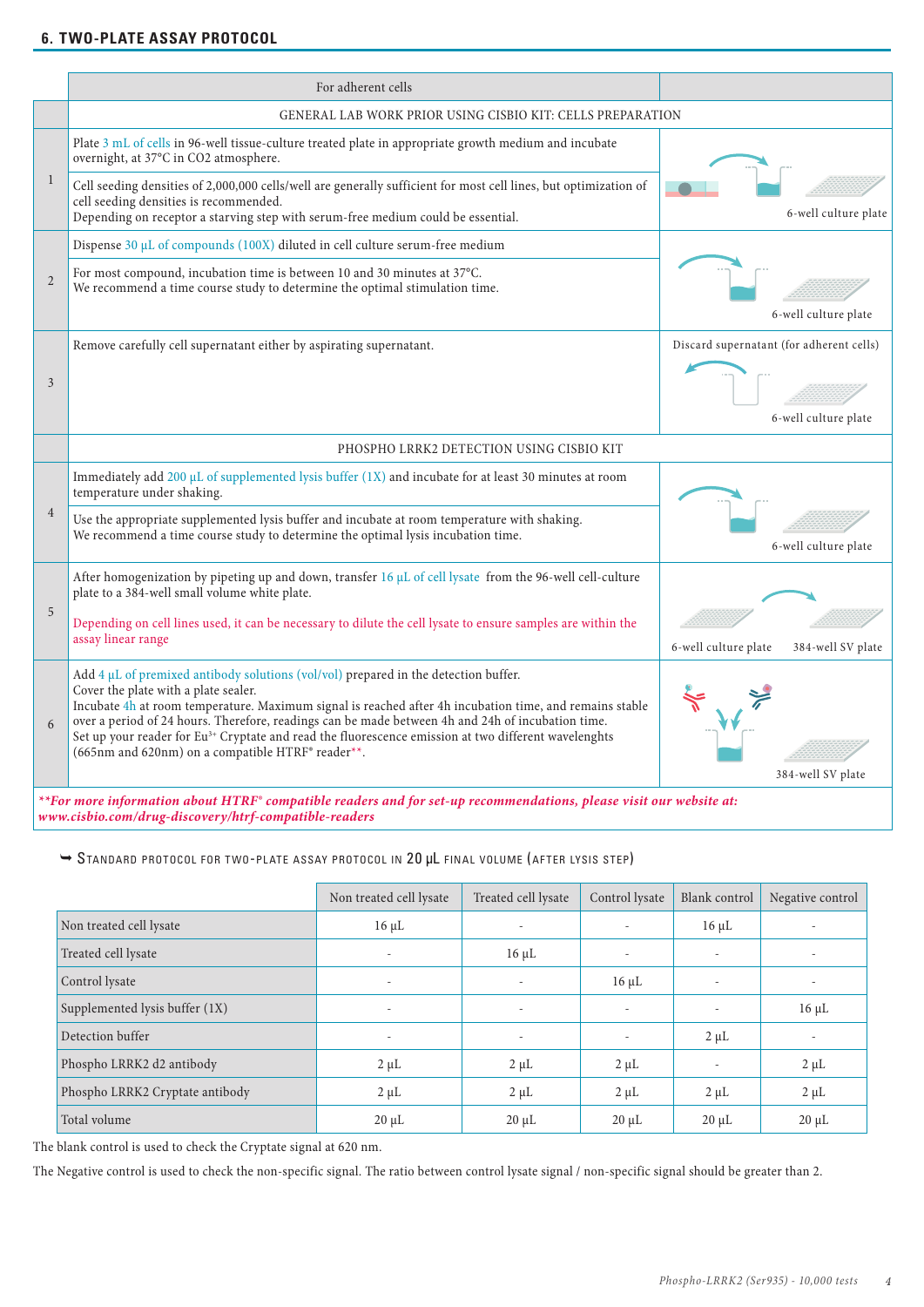These data should be considered only as an example. Results may vary from one HTRF® compatible reader to another.

The results are drawn up by plotting HTRF® Ratio versus .

Results obtained on NIH 3T3 cells (500,000 cells/well), using the two-plate assay protocol for adherent cells NIH 3T3 cells were treated for 2 hours at 37°C with increasing concentrations of GSK2578215A,an LRRK2 inhibitor.

|                       | Phospho LRRK2 |        |  |
|-----------------------|---------------|--------|--|
| log[GSK2578215A] (M)  | Ratio         | $CV\%$ |  |
| $-10.7$               | 4423          | 0%     |  |
| $-10.2$               | 3938          | 1%     |  |
| $-9.8$                | 4013          | 5%     |  |
| $-9.3$                | 4242          | 3%     |  |
| $-8.8$                | 4175          | 4%     |  |
| $-8.3$                | 3388          | 3%     |  |
| $-7.9$                | 3609          | 1%     |  |
| $-7.4$                | 3106          | 4%     |  |
| $-6.9$                | 1952          | 2%     |  |
| $-6.4$                | 1502          | 1%     |  |
| $-6$                  | 1107          | 1%     |  |
| $-5$                  | 1036          | 1%     |  |
|                       |               |        |  |
| Negative control      | 361           | 2%     |  |
| <b>Control</b> lysate | 4435          | 2%     |  |



| Ratio                                                                                                                               | Signal $_{\rm 665nm}$<br>Signal $_{\rm 620nm}$                      | Ratio must be calculated for each individual well.                            |  |
|-------------------------------------------------------------------------------------------------------------------------------------|---------------------------------------------------------------------|-------------------------------------------------------------------------------|--|
| $CV\%$                                                                                                                              | Standard deviation<br>------------------------- x 100<br>Mean ratio | The mean and standard deviation can then be worked out from ratio replicates. |  |
| For more information about data reduction, please visit our website at: www.cisbio.com/drug-discovery/htrf-ratio-and-data-reduction |                                                                     |                                                                               |  |

*Technical support team can help you to set-up this protocol, please contact us at www.cisbio.com/drug-discovery/contact-us.*